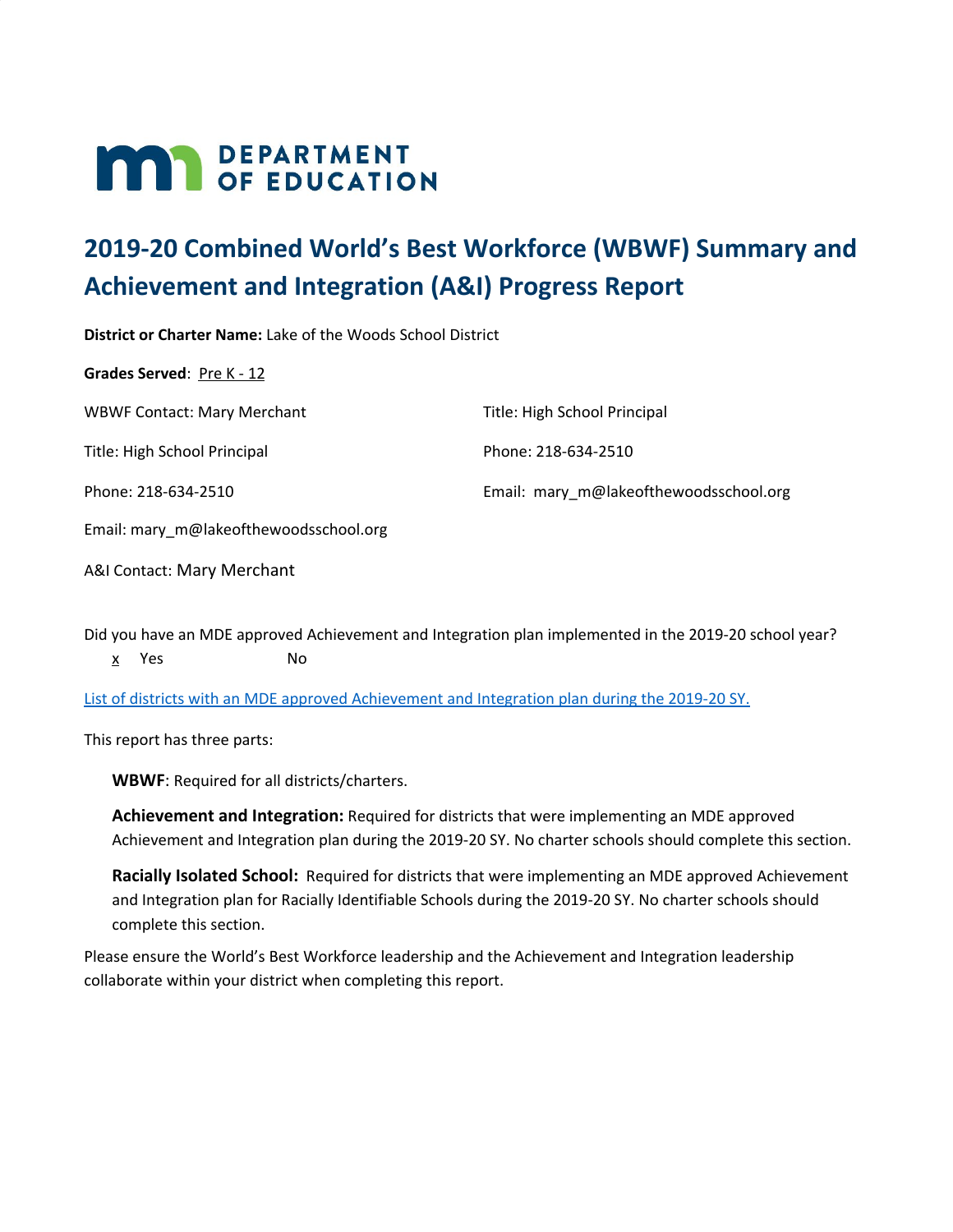# **World's Best Workforce**

# **Annual Report**

**MDE understands this past school year (2019-2020) ended under unique circumstances due to the COVID-19 pandemic. Therefore, we are providing reporting options that reflect this disruption in your ability to appropriately report annual progress.**

**WBWF Requirement**: For each school year, the school board must publish a report in the local newspaper, by mail or by electronic means on the district website.

**A&I Requirement**: Districts must post a copy of their A&I plan, a preliminary analysis on goal progress, and related data on student achievement on their website 30 days prior to the annual public meeting.

- Provide the direct website link to the district's WBWF annual report. If a link is not available, describe how the district disseminates the report to stakeholders.
- [www.lakeofthewoodsschool.org](http://www.lakeofthewoodsschool.org/)
- WBWF Report Summary 2019-20
- Provide the direct website link to the A&I materials.
- [www.lakeofthewoodsschool.org](http://www.lakeofthewoodsschool.org/)
- WBWF Report Summary 2019-20

# **Annual Public Meeting**

These annual public meetings were to be held in the fall of each school year. Report on this measure for the *2019-2020 school year.*

**WBWF Requirement**: School boards are to hold an annual public meeting to communicate plans for the upcoming school year based on a review of goals, outcomes and strategies from the previous year. Stakeholders should be meaningfully involved, and this meeting is to occur separately from a regularly scheduled school board meeting.

**A&I Requirement**: The public meeting for A&I is to be held at the same time as the WBWF annual public meeting.

- Provide the date of the school board annual public meeting to review progress on the WBWF plan and Achievement and Integration plan for the 2019-20 school year.
- At a Separate Working Session of the School Board scheduled for November 23, 2020, the annual public meeting will be held to formally present the 2019-20 WBWF and Achievement and Integration Summary Report. WBWF Advisory Committee met on November 17, 2020 to review assessment data and to develop a continuous work plan. The WBWF Advisory Committee will meet in January to review, write goals and make recommendations for the 2020-21 WBWF and Achievement and Integration Plan.

# **District Advisory Committee**

The District Advisory Committee should be in place at the start of the school year. Report on your membership *list.*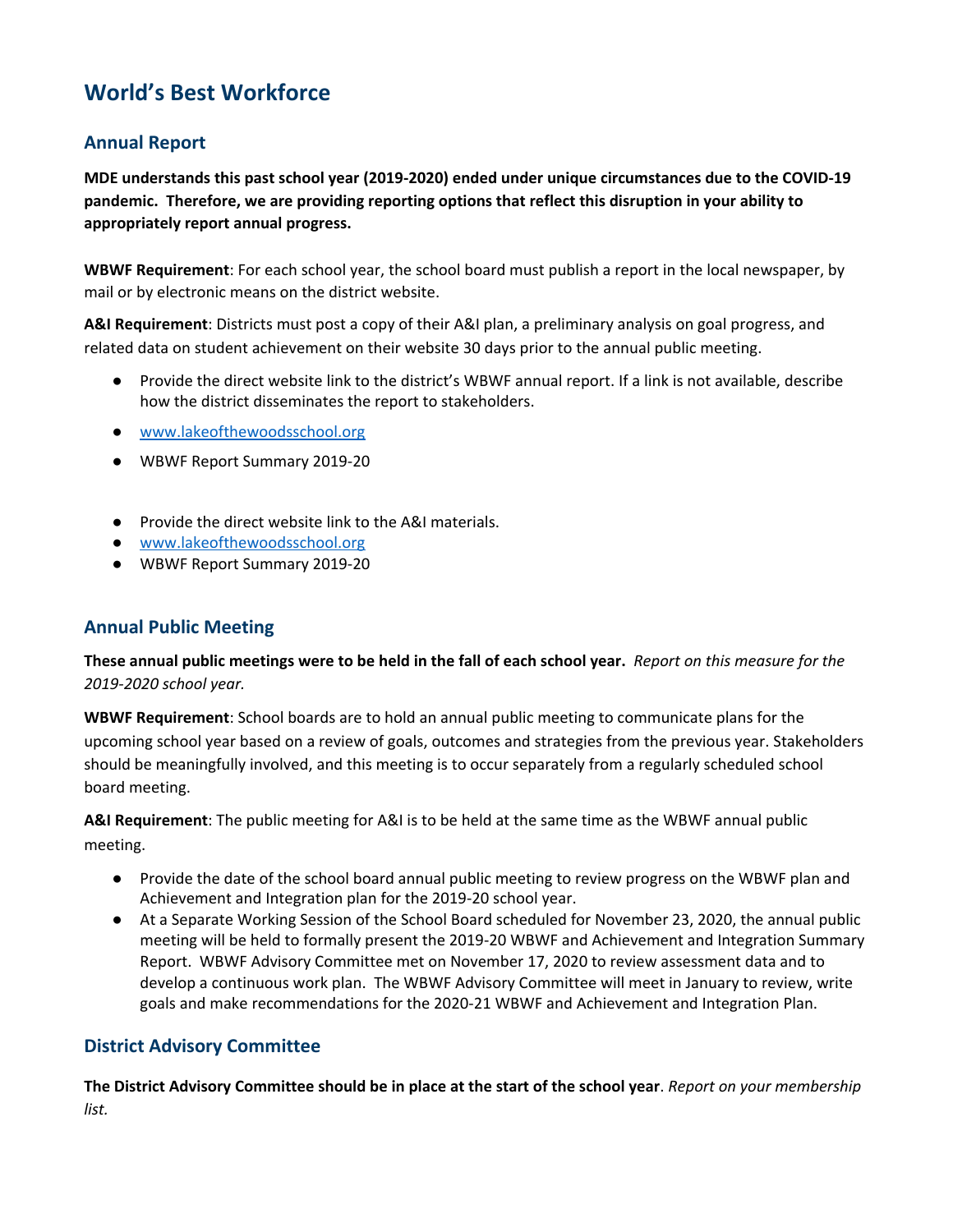**WBWF Requirement**: The district advisory committee must reflect the diversity of the district and its school sites. It must include teachers, parents, support staff, students, and other community residents. Parents and other community residents are to comprise at least two-thirds of advisory committee members, when possible. The district advisory committee makes recommendations to the school board.

Complete the list of your district advisory committee members for the 2019-20 school year. Expand the table to include all committee members. Ensure roles are clear (teachers, parents, support staff, students, and other community residents).

| <b>District Advisory Committee</b><br><b>Members</b> | <b>Role in District</b>      | Are they part of the Achievement<br>and Integration leadership team?<br>(Mark X if Yes) |
|------------------------------------------------------|------------------------------|-----------------------------------------------------------------------------------------|
| Lynn Ellis                                           | <b>School Board Member</b>   | X                                                                                       |
| Tim Lyon                                             | <b>School Board Member</b>   | X                                                                                       |
| <b>Jeff Nelson</b>                                   | Superintendent               | X                                                                                       |
| Mary Merchant                                        | <b>High School Principal</b> | X                                                                                       |
| <b>Bob Laine</b>                                     | High School Teacher          | X                                                                                       |
| Katie Hasbargen                                      | High School Teacher          | X                                                                                       |
| Leah Spee                                            | <b>Elementary Teacher</b>    | X                                                                                       |
| <b>Brenda Nelson</b>                                 | <b>Community Member</b>      | X                                                                                       |
| Katy Johnson                                         | Parent                       | X                                                                                       |
| Dean Thompson                                        | Parent                       | X                                                                                       |
| Tillie Thompson                                      | Parent                       | X                                                                                       |
| <b>Zach Thompson</b>                                 | Student                      | X                                                                                       |

# **Equitable Access to Excellent and Diverse Educators**

Staffing should be in place by the start of the 2019-2020 school year. Report on your equitable access to excellent *and diverse educators for the start of the 2019-2020 school year.*

**WBWF Requirement:** WBWF requires districts and charters to have a process in place to ensure students from low income families, students of color, and American Indian students are not taught at disproportionate rates by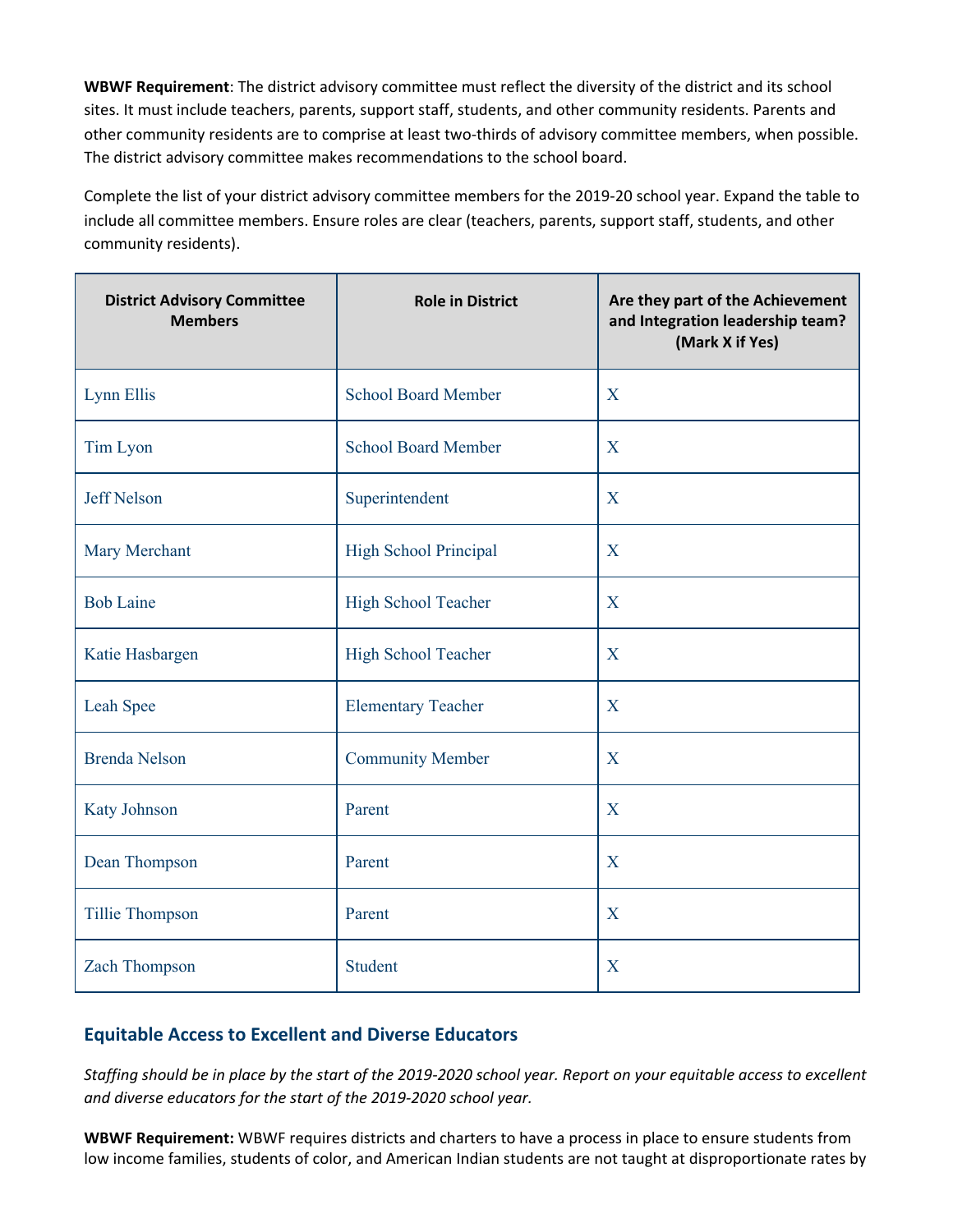inexperienced, out-of-field, and ineffective teachers. The legislation also requires that districts have strategies to increase access to teachers who reflect the racial and ethnic diversity of students.

While districts/charters may have their own local definitions, please note the definitions developed by Minnesota stakeholders during the Every Student Succeeds Act (ESSA) state plan development process:

- An **ineffective teacher** is defined as a teacher who is not meeting professional teaching standards, as defined in local teacher development and evaluation (TDE) systems.
- An **inexperienced teacher** is defined as a licensed teacher who has taught for three or fewer years.
- An **out-of-field teacher** is defined as a licensed teacher who is providing instruction in an area which he or she is not licensed.

The term "equitable access gap" refers to the difference between the rate(s) at which students from low income families, students of color, and American Indian students are taught by inexperienced, out-of-field, or ineffective teachers and the rate at which other students are taught by the same teacher types. This is not to be confused with the "achievement gap" (how groups of students perform academically); rather, "equitable access gap" is about which student groups have privileged or limited access to experienced, in-field, and effective teachers.

Districts/charters are encouraged to monitor the distribution of teachers and identify equitable access gaps between and within schools, but they may also make comparisons to the state averages or to similar schools. It is important to note that some of the most significant equitable access gaps occur at the school and classroom level.

Districts/charters may also use other indicators of "effectiveness" such as teachers receiving stronger evaluations overall, teachers with strengths in particular dimensions of practice (e.g., culturally responsive practices), teachers certified by the National Board for Professional Teaching Standards, or teachers with demonstrated student growth and achievement results.

# **Respond to the questions below.**

- Describe your process for ensuring students of color, American Indian students and students from low income families have equitable access to experienced, in-field, and effective teachers.
	- o How did the district examine equitable access data? What data did you look at? How frequently do you review the data?
	- o Who was included in conversations to review equitable access data?

# **Limit response to 200 words.**

- The World's Best Work Force Committee drives the conversations to review equitable access data. The conversations take place as part of the committee meeting. High School and Elementary teachers also review data at their regularly scheduled faculty meetings and in their PLC groups throughout the school year.
	- o What strategies has the district initiated to improve student equitable access to experienced, in-field, and effective teachers?

o What goal(s) do you have to reduce and eventually eliminate equitable access gaps?

# **Limit response to 200 words.**

All Lake of the Woods School students receive equitable access to experienced, in-field and effective teachers. There are no gaps in equitable access for any of the groups of students at Lake of the Woods School. Due in part to the small size of our school, all students have equal access to all teachers in the high school. All elementary teachers are highly qualified.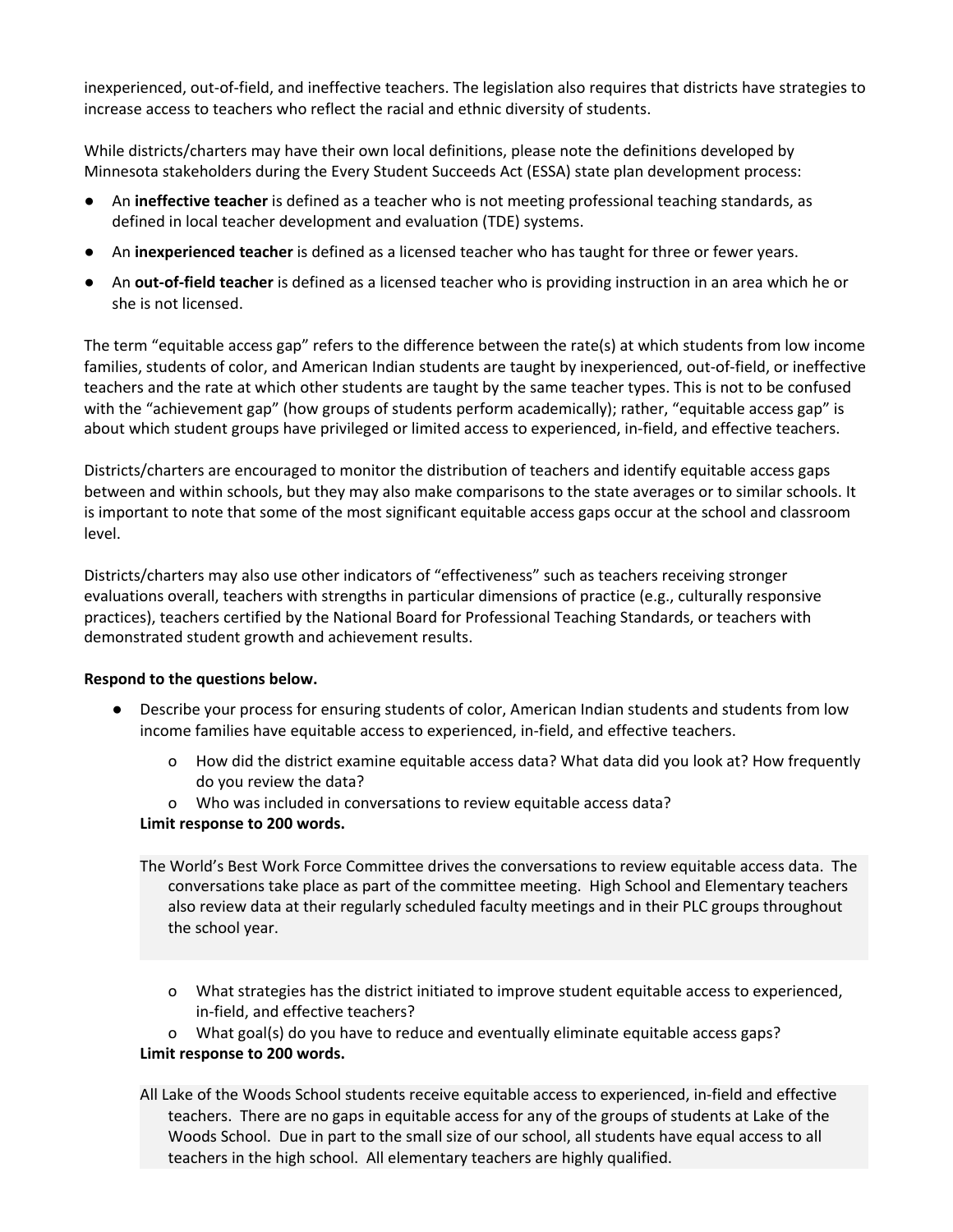WBWF also requires districts and charters to examine student access to licensed teachers who reflect the racial and ethnic diversity of students. A growing body of research has demonstrated that all students benefit when they are taught by racially and ethnically diverse staff throughout their career, and students of color and indigenous students benefit even more. Consequently, working to increase teacher racial diversity is beneficial to all schools.

- Describe your efforts to increase the racial and ethnic diversity of teachers in your district.
	- o Which racial and ethnic student groups are present in your district that are not yet represented in your licensed teacher staff? How many additional teachers of color and American Indian teachers would you need in order to reflect your student population?

### **Limit response to 200 words.**

- The racial and ethnic students groups that are not yet represented in the licensed staff would include African American and American Indian. We would need to have one teacher of color and one American Indian teacher to reflect the student population.
	- o What strategies has the district initiated to increase and retain teachers of color and American Indian teachers in the district? What goal(s) are you pursuing?

# **Limit response to 200 words.**

The same strategies are in place for all students to experienced, effective and in-field teachers. We make every attempt to advertise as soon as possible when there is an opening. Postings are listed in the local paper as well as on the district website and Edpost. In addition we reach out to colleges and universities to ask them to encourage graduating prospects to apply.

The District serves 447 students in a single Prek-12 building with an elementary site and a high school site. The elementary serves 247 students with 49.14% qualifying for Free & Reduced lunch prices. It is a two-section school with 19.62 licensed teachers. The high school serves 200 students with 41.71% qualifying for Free & Reduced lunch prices. There are 17.01 licensed teachers. Teaching Experience Data: Elementary School

Less than 3 years of experience - 3 3-10 years of experience - 13 full time, 1 half time music teacher More than 10 years of experience - 4 full time, 1 half time band teacher Social Worker - 1 High School Less than 3 years of experience - 6 3-10 years of experience -6 full time, 1 half time choir teacher More than 10 years of experience -4 full time and 1 half time band teacher

- *●* Inexperienced Teachers: 6
- *●* Out-of-Field Teachers: 2
- *●* Non-Licensed Community Expert: 1

Each site has a Data Review Team that annually reviews data for evidence of effectiveness at the individual classroom level. This information is shared with classroom teachers and appropriate action is taken to improve any areas that show a need for improvement. In addition to the data review, the District requires all teachers to complete a yearly growth plan based on student engagement and achievement data, formal evaluations by administration, and peer observations. In addition, the following strategies are used to improve students' access to effective teachers:

- *●* Mentoring with a more experienced educator
- *●* Staff Development offerings specific to identified needs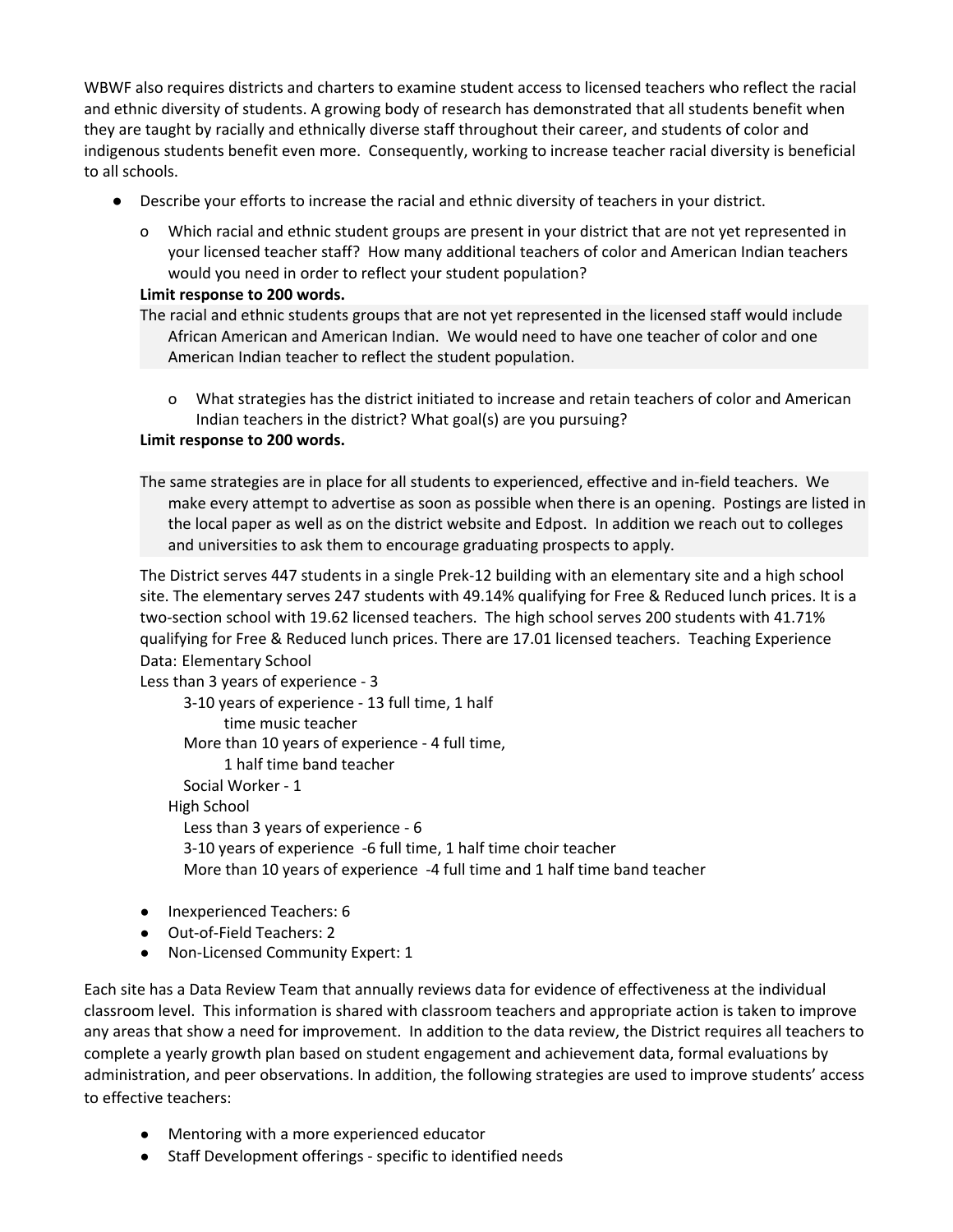- *●* Peer Coaching and Team Teaching
- Teacher Improvement Plan (for staff identified as ineffective)

# **Local Reporting of Teacher Equitable Access to Excellent and Diverse Educators Data**

Districts are required to publicly report data on an annual basis related to student equitable access to teachers, including data on access for low-income students, students of color, and American Indian students to experienced, in-field, and effective teachers *and* data on all student access to racially and ethnically diverse teachers.

For this 2019-20 WBWF summary report submission, *please check the lines below* to confirm that your district publicly reported this data.

 $X$  District/charter publicly reports data on an annual basis related to equitable teacher distribution, including data on access for low-income students, students of color, and American Indian students to effective, experienced, and in-field teachers.

 $X$  District/charter publicly reports data on an annual basis related to student access to racially and ethnically diverse teachers.

# **Goals and Results**

SMART goals are: specific and strategic, measurable, attainable (yet rigorous), results-based and time-based. Districts may choose to use the data profiles provided by MDE in reporting goals and results or other locally determined measures.

# **All Students Ready for School**

| Goal                                                                                                                                                                                                                                                                                                                                                                                                                                     | <b>Result</b>                                                                                                                                                                                                                                                                                                                                                                                | <b>Goal Status</b>                                                                                                                                                                                                                                                                                                                  |
|------------------------------------------------------------------------------------------------------------------------------------------------------------------------------------------------------------------------------------------------------------------------------------------------------------------------------------------------------------------------------------------------------------------------------------------|----------------------------------------------------------------------------------------------------------------------------------------------------------------------------------------------------------------------------------------------------------------------------------------------------------------------------------------------------------------------------------------------|-------------------------------------------------------------------------------------------------------------------------------------------------------------------------------------------------------------------------------------------------------------------------------------------------------------------------------------|
| Provide the established SMART<br>goal for the 2019-20 school year.<br>For SY 2019-20, student<br>assessment results showed an<br>average of 67.75% students ready<br>for Kindergarten using Rhyming,<br>Letter Recognition, Letter Sounds,<br>and Number Identification. For<br>SY 2019-20, student assessment<br>scores will increase by an average<br>of 20 points as measured by<br>FASTBridge earlyReading,<br>FASTBridge earlyMath. | Provide the result for the 2019-20<br>school year that directly ties back<br>to the established goal.<br>If unable to report a result because<br>of disruptions due to COVID-19,<br>please respond, "Unable to report".<br>Unable to report.<br>Fall 2020, we had the following<br>percentages of students ready for<br>Kindergarten in the fall:<br>Rhyming: 74%<br>Letter Recognition: 54% | Check one of the following:<br>On Track (multi-year goal)<br>Not On Track (multi-year goal)<br>Goal Met (one-year goal)<br>Goal Not Met (one-year goal)<br>Met All (multiple goals)<br>Met Some (multiple goals)<br>Met None (multiple goals)<br>District/charter does not enroll<br>students in kindergarten<br>x Unable to report |
|                                                                                                                                                                                                                                                                                                                                                                                                                                          | Letter Sounds: 63%                                                                                                                                                                                                                                                                                                                                                                           |                                                                                                                                                                                                                                                                                                                                     |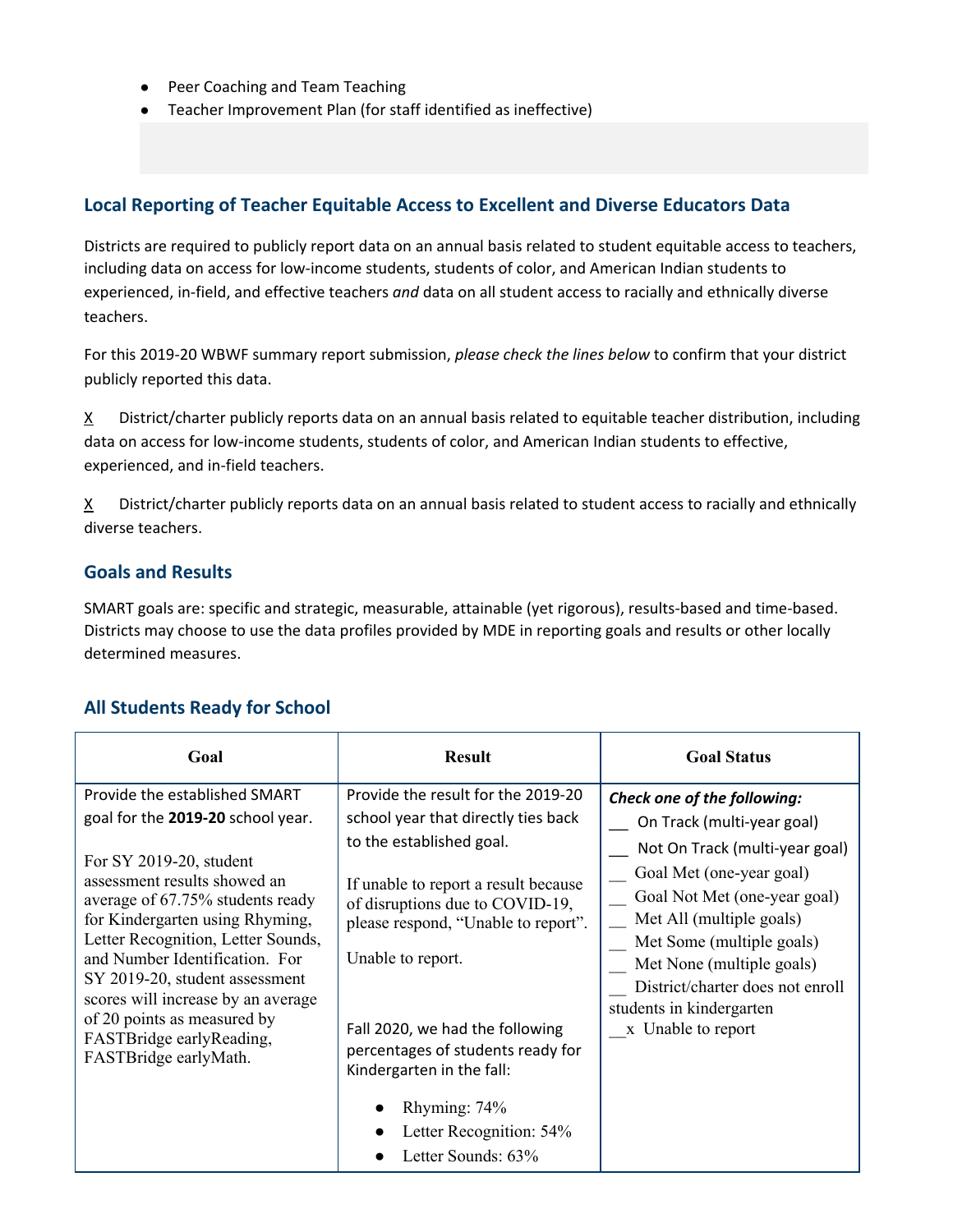| For SY 2019-20, we had the<br>following percentages of students<br>ready for Kindergarten in the fall:<br>Rhyming: 68%<br>Letter Recognition: 64%<br>Letter Sounds: 75%<br>Number Identification<br>64%<br>Average: 67.75% | Number Identification<br>75%<br>Average: 66.5%<br>Additional areas tested in Early<br>Reading include:<br>Concepts of Print 63%<br>Onset Sounds 58% |  |
|----------------------------------------------------------------------------------------------------------------------------------------------------------------------------------------------------------------------------|-----------------------------------------------------------------------------------------------------------------------------------------------------|--|
|                                                                                                                                                                                                                            | Additional areas tested in Early<br>Math include:<br>Math Quantity 75%<br>Number Sequence 72%                                                       |  |

- What data have you used to identify needs in this goal area? How is this data disaggregated by student groups?
- What strategies are in place to support this goal area?
- Incoming student FASTBridge scores, which are not disaggregated by student groups
- PreK and Headstart programs are available to all children of PreK age in the area as well as parent events and partnerships with other community programs
- There is no tuition; bussing is free, meals are available to all PreK students
- PreK teacher participates in PLC and professional development opportunities
- It did not help with making progress toward our goal, therefore we will be adding additional winter screening to PreK students and add interventions as needed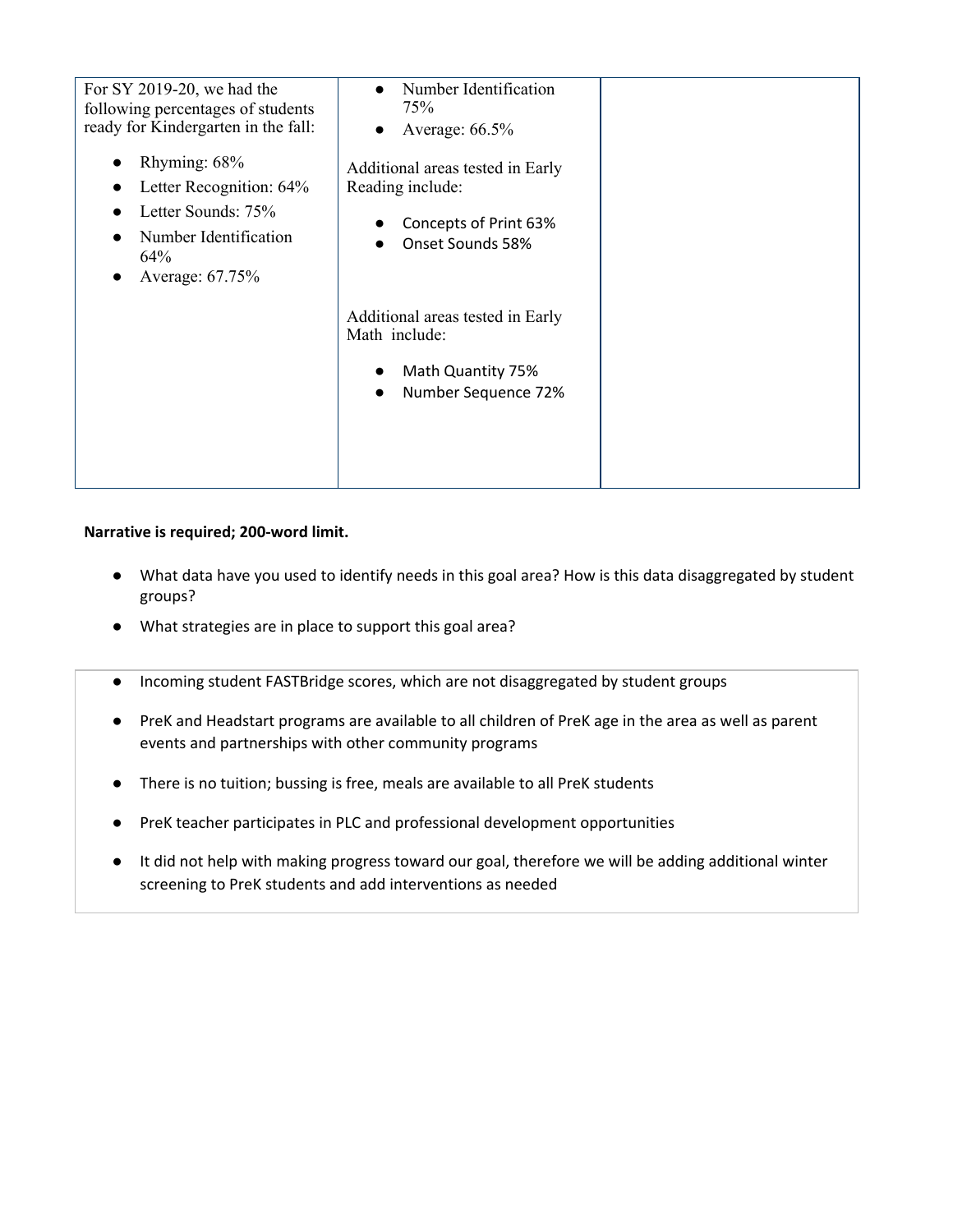# **All Students in Third Grade Achieving Grade-Level Literacy**

| Goal                                                                                                                                                                                                                                                                   | <b>Result</b>                                                                                                                                                                                                                                | <b>Goal Status</b>                                                                                                                                                                                                                                                                                                                |
|------------------------------------------------------------------------------------------------------------------------------------------------------------------------------------------------------------------------------------------------------------------------|----------------------------------------------------------------------------------------------------------------------------------------------------------------------------------------------------------------------------------------------|-----------------------------------------------------------------------------------------------------------------------------------------------------------------------------------------------------------------------------------------------------------------------------------------------------------------------------------|
| Provide the established SMART<br>goal for the 2019-20 school year.<br>Students in Grade 3 on MCA<br>reading scored 23.8% proficiency in<br>Spring 2019. Students in Grade 3<br>will score 27% or higher for<br>proficiency on state MCA<br>assessments by Spring 2020. | Provide the result for the 2019-20<br>school year that directly ties back to<br>the established goal.<br>If unable to report a result because<br>of disruptions due to COVID-19,<br>please respond, "Unable to report."<br>Unable to report. | Check one of the following:<br>On Track (multi-year goal)<br>Not On Track (multi-year<br>goal)<br>Goal Met (one-year goal)<br>Goal Not Met (one-year goal)<br>Met All (multiple goals)<br>Met Some (multiple goals)<br>Met None (multiple goals)<br>District/charter does not enroll<br>students in grade 3<br>x Unable to Report |

- What data have you used to identify needs in this goal area? How is this data disaggregated by student groups?
- What strategies are in place to support this goal area?
- Data was based on MCA Reading assessment for grade 3 in 2018 and 2019, data is not disaggregated by student group.
- Title reading includes Tier 2 and 3 interventions for identified students, weekly progress monitoring for at-risk students.
- Benchmark screening 3 times per year, staff development opportunities available to all teachers, all teachers participate in PLC.
- Strategy implementation has been partially successful.
- Staff meets regularly to review benchmarking and progress monitoring data to help us make progress toward our goal.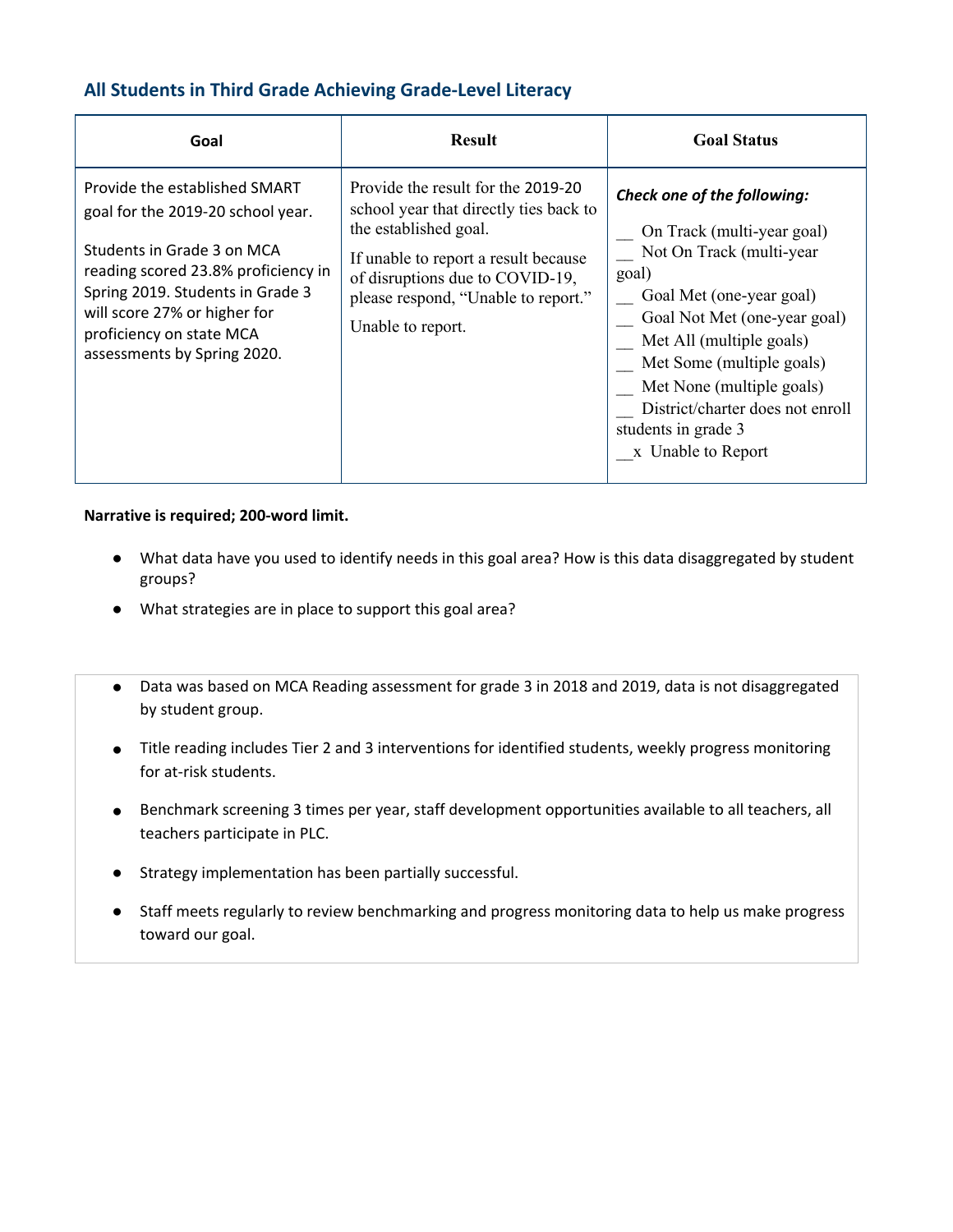# **Close the Achievement Gap(s) Between Student Groups**

| Goal                                                                                                                                                                                                                                                                                                                                                                                                                                                                                                          | <b>Result</b>                                                                                                                                                                                                                                | <b>Goal Status</b>                                                                                                                                                                                                                                                     |
|---------------------------------------------------------------------------------------------------------------------------------------------------------------------------------------------------------------------------------------------------------------------------------------------------------------------------------------------------------------------------------------------------------------------------------------------------------------------------------------------------------------|----------------------------------------------------------------------------------------------------------------------------------------------------------------------------------------------------------------------------------------------|------------------------------------------------------------------------------------------------------------------------------------------------------------------------------------------------------------------------------------------------------------------------|
| Provide the established SMART<br>goal for the 2019-20 school year.<br>Students in grades 3-10 will<br>increase from 48.2% proficient on<br>the MCA Reading assessment in<br>spring 2019 to 52.0% proficient in<br>spring 2020.<br>Students in grades 3-10 who<br>receive free or reduced price lunch<br>had a proficiency rate of 39.0% on<br>the 2019 MCA Reading<br>assessment. By Spring 2020, we<br>will decrease the current<br>achievement gap in reading (5%<br>compared to the all student<br>group). | Provide the result for the 2019-20<br>school year that directly ties back<br>to the established goal.<br>If unable to report a result because<br>of disruptions due to COVID-19,<br>please respond, "Unable to report."<br>Unable to report. | Check one of the following:<br>On Track (multi-year goal)<br>Not On Track (multi-year<br>goal)<br>Goal Met (one-year goal)<br>Goal Not Met (one-year goal)<br>Met All (multiple goals)<br>Met Some (multiple goals)<br>Met None (multiple goals)<br>x Unable to Report |
| Students in grades 3-11 will<br>increase from 39.4% proficient on<br>the MCA Math assessment in<br>spring 2019 to 45.0% proficient in<br>spring 2020.<br>Students in grades 3-11 who<br>receive free or reduced price lunch<br>had a proficiency rate<br>of 28.2% on the 2019 MCA<br>Math assessment. By<br>Spring 2020, we will<br>decrease the current<br>achievement gap in<br>math (5% compared to<br>the all student group).                                                                             |                                                                                                                                                                                                                                              |                                                                                                                                                                                                                                                                        |

# **Narrative is required; 200-word limit.**

● What data have you used to identify needs in this goal area? How is this data disaggregated by student groups?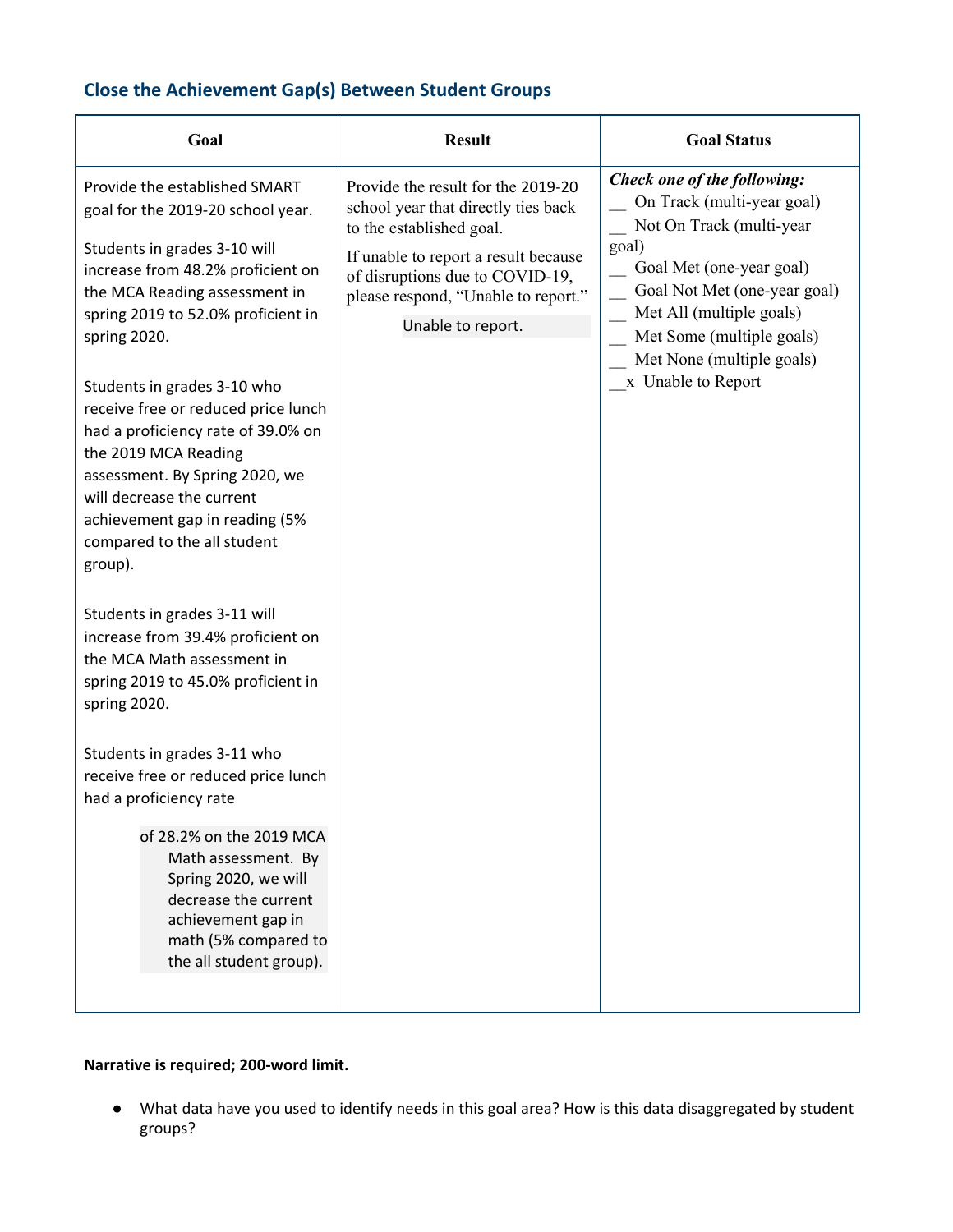- What strategies are in place to support this goal area?
- Data is from 2019 MCA assessments, data is disaggregated by free and reduced lunch participants (cell sizes for Special Education and Minority groups are too small to disaggregate data).
- Title services, progress monitoring, RtI/MTSS, homework club, Freshwater offerings, American Indian Education programming, PLCs, Community Education, staff professional development, Gifted and Talented and Enrichment opportunities, reviewing math curriculum to adopt K-12 math curriculums for 2019 school year, exploring FASTBridge Learning assessments for future use.
- Improvement is needed with strategy implementation based upon this data.
- We also use data from ACT Aspire, NWEA MAP, and AIMSWeb to track student growth and compare to MCA performance.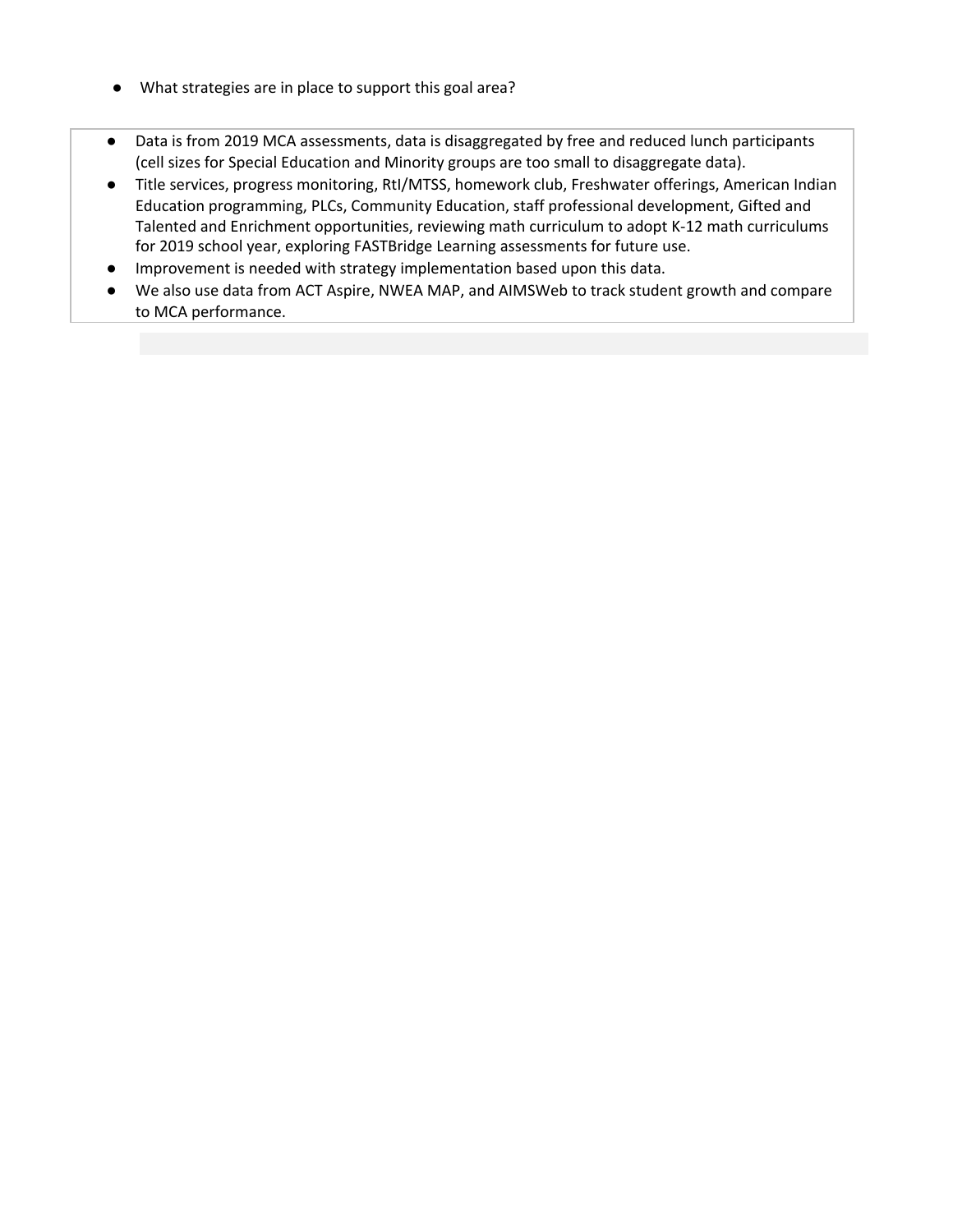# **All Students Career- and College-Ready by Graduation**

| Goal                                                                                                                                                                                                                                                          | <b>Result</b>                                                                                                                                                                                                                                                                                                                                                                                                        | <b>Goal Status</b>                                                                                                                                                                                                                                                  |
|---------------------------------------------------------------------------------------------------------------------------------------------------------------------------------------------------------------------------------------------------------------|----------------------------------------------------------------------------------------------------------------------------------------------------------------------------------------------------------------------------------------------------------------------------------------------------------------------------------------------------------------------------------------------------------------------|---------------------------------------------------------------------------------------------------------------------------------------------------------------------------------------------------------------------------------------------------------------------|
| Provide the established SMART<br>goal for the 2019-20 school year.<br>100% of the students in<br>grades 9-12 will<br>complete their MCIS<br>Career Portfolio with<br>identified and<br>submitted<br>post-secondary career<br>or college plans for<br>2019-20. | Provide the result for the 2019-20<br>school year that directly ties back<br>to the established goal.<br>If unable to report a result because<br>of disruptions due to COVID-19,<br>please respond, "Unable to<br>report."<br>100% of the students in<br>grades 9-12 did<br>complete their MCIS<br>Career Portfolio with<br>identified and<br>submitted<br>post-secondary career<br>or college plans for<br>2019-20. | Check one of the following:<br>x On Track (multi-year goal)<br>Not On Track (multi-year goal)<br>Goal Met (one-year goal)<br>Goal Not Met (one-year goal)<br>Met All (multiple goals)<br>Met Some (multiple goals)<br>Met None (multiple goals)<br>Unable to Report |

- What data have you used to identify needs in this goal area? How is this data disaggregated by student groups?
- What strategies are in place to support this goal area?
- All students in grades 9-12 complete the MCIS Career Portfolio as a local graduation requirement.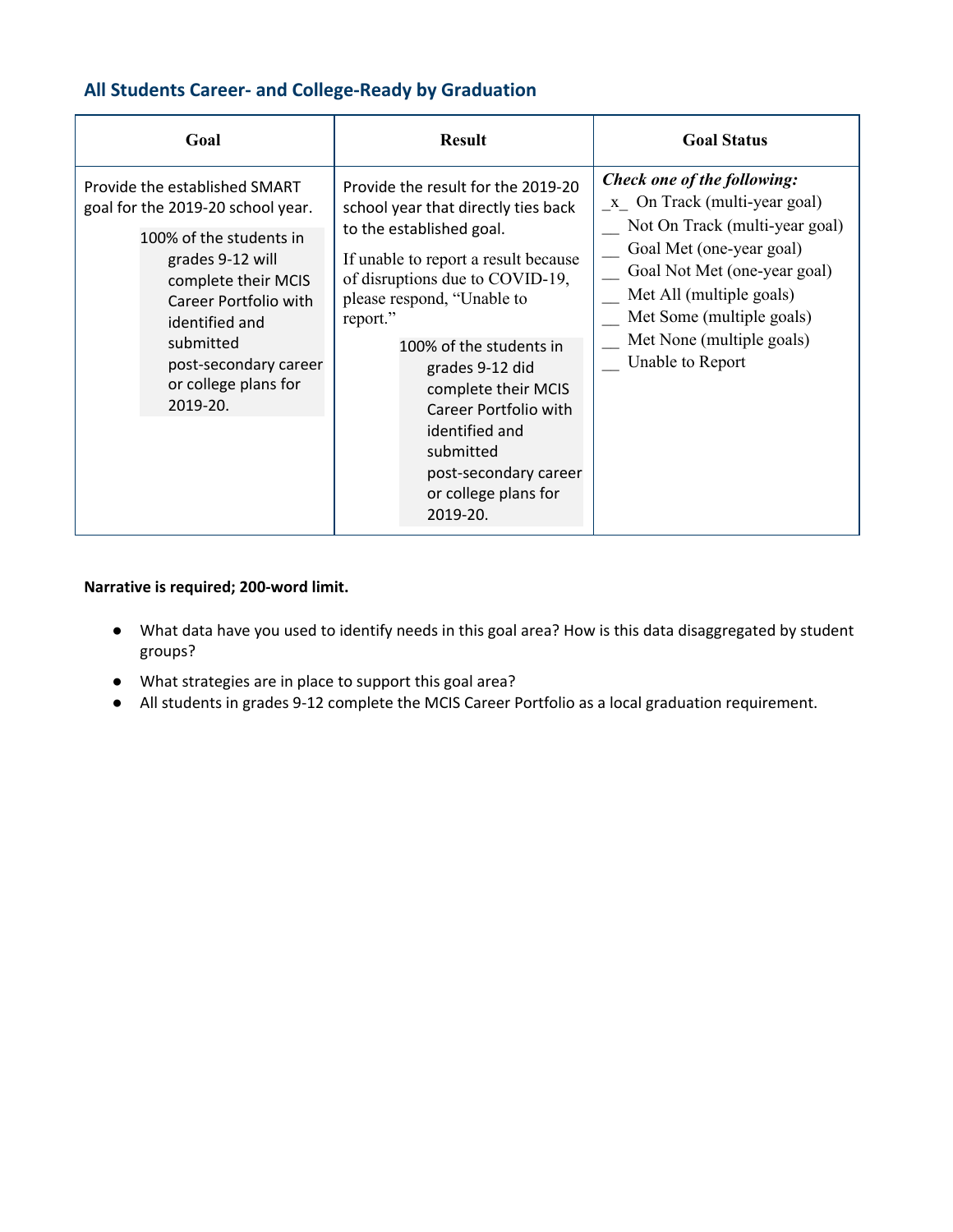# **All Students Graduate**

| Goal                                                                                                                                                                          | <b>Result</b>                                                                                                                                                                                                                                                                                                                         | <b>Goal Status</b>                                                                                                                                                                                                                                                                                                              |
|-------------------------------------------------------------------------------------------------------------------------------------------------------------------------------|---------------------------------------------------------------------------------------------------------------------------------------------------------------------------------------------------------------------------------------------------------------------------------------------------------------------------------------|---------------------------------------------------------------------------------------------------------------------------------------------------------------------------------------------------------------------------------------------------------------------------------------------------------------------------------|
| Provide the established SMART<br>goal for the 2019-20 school year.<br>100% of the 12th grade<br>students will<br>graduate at the<br>conclusion of the<br>2019-20 school year. | Provide the result for the 2019-20<br>school year that directly ties back<br>to the established goal.<br>If unable to report a result because<br>of disruptions due to COVID-19,<br>please respond, "Unable to<br>report."<br>100% of the 12th grade<br>students will<br>graduate at the<br>conclusion of the<br>2019-20 school year. | Check one of the following:<br>x On Track (multi-year goal)<br>Not On Track (multi-year goal)<br>Goal Met (one-year goal)<br>Goal Not Met (one-year goal)<br>Met All (multiple goals)<br>Met Some (multiple goals)<br>Met None (multiple goals)<br>District/charter does not enroll<br>students in grade 12<br>Unable to Report |
|                                                                                                                                                                               |                                                                                                                                                                                                                                                                                                                                       |                                                                                                                                                                                                                                                                                                                                 |

- What data have you used to identify needs in this goal area? How is this data disaggregated by student groups?
- What strategies are in place to support this goal area?
- 4 year graduation rates from MDE graduation rate data shows a gap of 12% between free and reduced and non-free and reduced eligible students.
- In 2019-2020 the gap was reduced to 2%.
- Strategies included MTSS and homework club.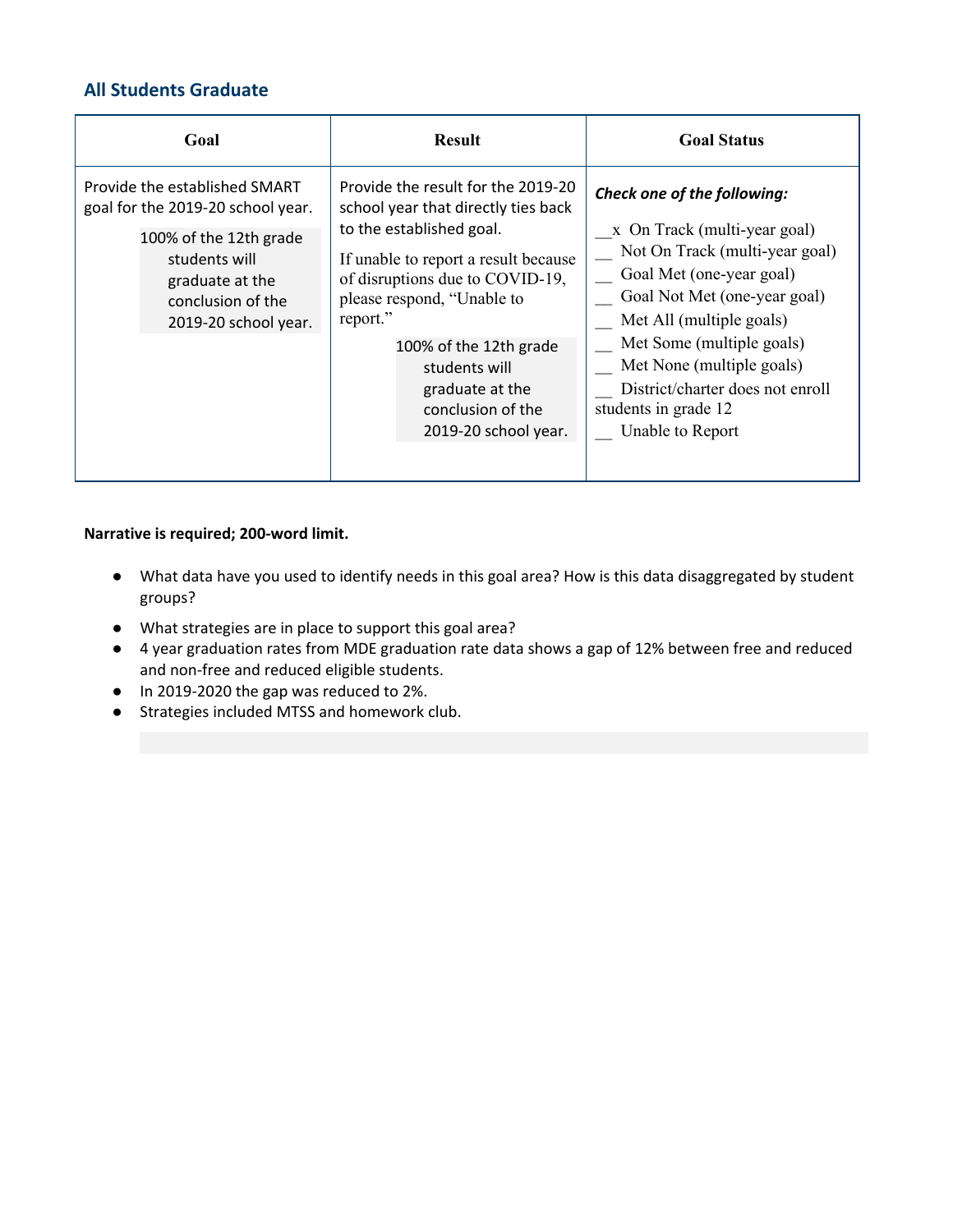# **Achievement and Integration**

This portion is only required for districts with an approved A&I plan during the 2019-20 school year. Use pages 10-15 if you are reporting on Year 3 of your 3-year plan (years 2017-2020). If you are reporting on year 1 **of your 3-year plan (years 2019-22), please use pages 16-22 of this document.**

# View list of [participating](https://education.mn.gov/MDE/fam/003359) districts required to report progress of goals during the 2019-20 school year.

Once they are approved by MDE, Achievement and Integration (A&I) plans are in effect for three years. At the end of the third year, the commissioner must determine if districts met each goal in their approved plans (Minn. Stat. § 124D.862, subd. 8).

In order to do this, each district is asked to provide information in this A&I progress report indicating whether or not each of their plan goals has been met. The information you submit will also be used to provide ongoing support for your A&I efforts. You will be able to indicate where disruptions from COVID-19 required you to change how you implemented your A&I strategies or made collecting data to document progress toward your goals complicated or impossible

Districts with one or more racially identifiable schools will also submit progress reports to verify whether 2019-20 A&I plan goals for each of those schools were met.

Districts that don't meet plan goals after three years are to consult with the commissioner on improvement plans and use up to 20% of their annual A&I revenue to fund improvement strategies—strategies that will make it more likely for a district to meet their new A&I goals (Minn. Stat. § 124D.862, subd. 8).

#### **Goal Statement Achievement or Integration Goal? Baseline Year 3 (2019-20) Actual On Track?** Copy the SMART goal statement from your 2017-20 plan. Type respons e here. Check one of the following: \_\_ Achievement Goal \_\_ Integration Goal Copy the baseline starting point from your 2017-20 plan. Type resp ons e her e. Provide the result for the 2019-20 school year that directly ties back to the established goal. If unable to report a result because of disruptions due to COVID-19, please respond, "Unable to report." Type response here. Check **one** of the following: Goal Met \_\_ Goal Not Met Unable to Report

# **Achievement and Integration Goal 1**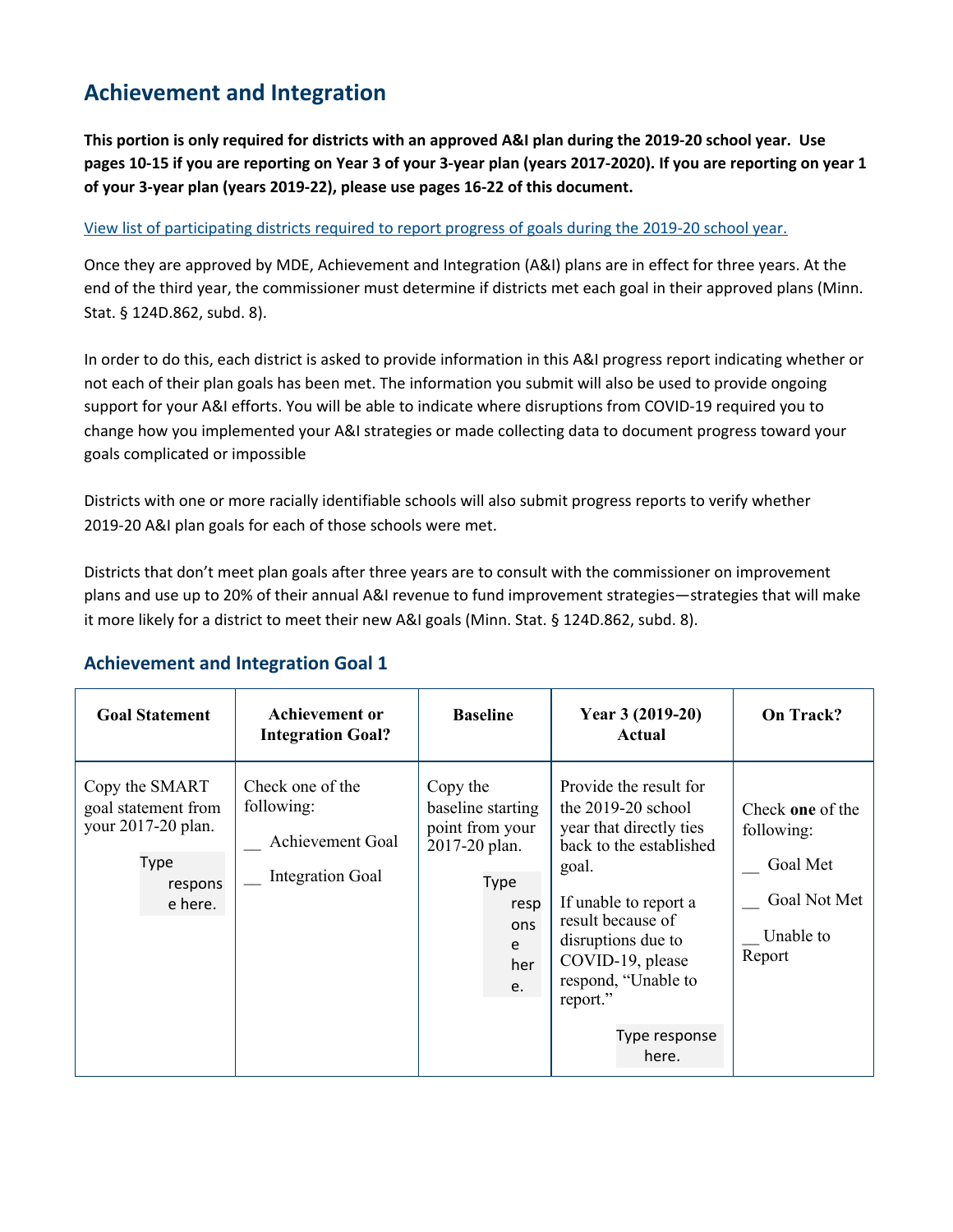### **Narrative is required; 200-word limit.**

- What data have you used to identify needs in this goal area? How is this data disaggregated by student groups?
- What strategies are in place to support this goal area?

Type response here.

# **Achievement and Integration Goal 2**

| <b>Goal Statement</b>                                                                    | <b>Achievement or</b><br><b>Integration Goal?</b>                                    | <b>Baseline</b>                                                                                            | Year 3 (2019-20)<br>Actual                                                                                                                                                                                                                                                    | On Track?                                                                         |
|------------------------------------------------------------------------------------------|--------------------------------------------------------------------------------------|------------------------------------------------------------------------------------------------------------|-------------------------------------------------------------------------------------------------------------------------------------------------------------------------------------------------------------------------------------------------------------------------------|-----------------------------------------------------------------------------------|
| Copy the SMART<br>goal statement from<br>your 2017-20 plan.<br>Type<br>response<br>here. | Check one of the<br>following:<br><b>Achievement Goal</b><br><b>Integration Goal</b> | Copy the<br>baseline starting<br>point from your<br>2017-20 plan.<br>Type<br>resp<br>ons<br>e<br>her<br>e. | Provide the result<br>for the $2019-20$<br>school year that<br>directly ties back to<br>the established goal.<br>If unable to report a<br>result because of<br>disruptions due to<br>COVID-19, please<br>respond, "Unable to<br>report."<br><b>Type</b><br>respons<br>e here. | Check one of the<br>following:<br>Goal Met<br>Goal Not Met<br>Unable to<br>Report |

# **Narrative is required; 200-word limit.**

- What data have you used to identify needs in this goal area? How is this data disaggregated by student groups?
- What strategies are in place to support this goal area?

Type response here.

**Please Note:** If you have more than two goals, copy and paste additional A&I Goal tables below.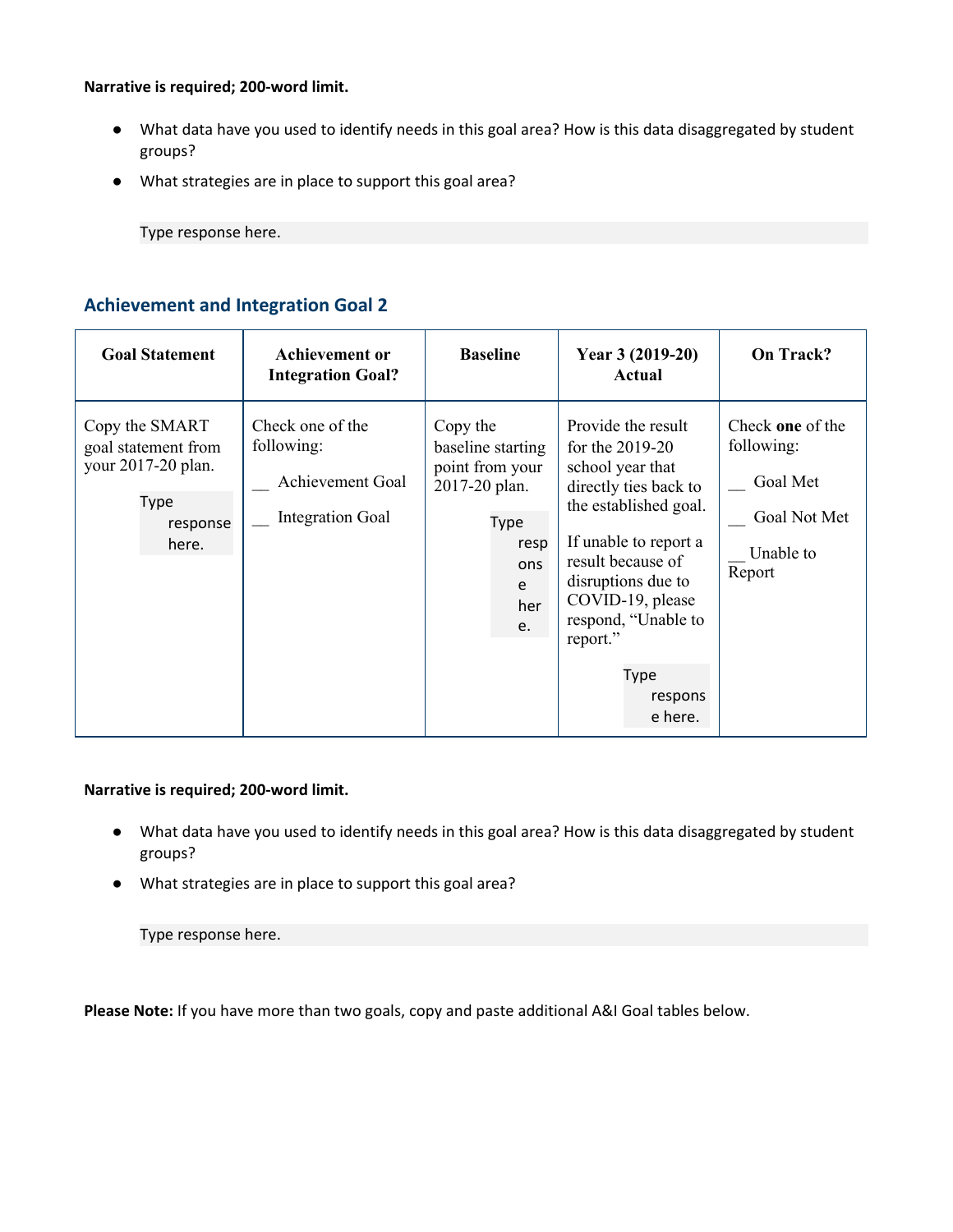# **Integration**

### **Narrative is required; 200-word limit.**

Please summarize the impact of the integration strategies you implemented with the A&I districts you partnered with during the 2019-20 school year. Also, consider ways that your A&I plan strategies have increased integration within your district.

The following narrative is provided from a Kelliher School staff member. Field trips were planned throughout the school year to provide 11th and 12th grade students from Kelliher, Northome and Lake of the Woods High School a variety of experiences for options following graduation. I tell students that we want one of the "three E's" for them after high school: enrollment, enlistment, or employment.

Trip 1 – Camp Riley The first trip was scheduled for Sunday and Monday, September 15th and 16th. We were going to leave Sunday afternoon and travel to Brainerd for a get-acquainted activity of miniature golf. We were heading to Little Falls for supper and then to Camp Ripley for tours and career presentations on Monday. However, on the Friday afternoon before we were to travel, the National Guard cancelled our trip because they said our group of 20 was too small to qualify for a career day experience.

Trip 2 – Grand Forks area Our next trip was October 29-30. Twenty-nine students and four chaperones traveled from the three schools to the Grand Forks area. The Kelliher and Northome students traveled together and we met up for lunch with group from Lake of the Woods. We then toured Crystal Sugar and the University of North Dakota campus. Following dinner, the students had time to get to know other students at the pool and while watching movies. After our hotel breakfast, we attended the Northern Valley Career Expo, and Northland Community and Technical College in East Grand Forks.

Trip 3 – Roseau and Warroad Our next trip was held December 2nd and 3rd. We traveled to Roseau on Monday and toured the Polaris manufacturing center and the Polaris Experience Center. We had 25 students and 5 chaperones from the three schools. Because the group from Lake of the Woods live much closer, they left following the tours. We planned a bowling and pizza party for the students to socialize. That evening, the students spent time in the pool and watched movies together. The second day featured a tour of the Marvin Windows facility in Warroad and lunch on the drive back.

Trip 4 – Itasca Community College and Iron Range Engineering This trip was scheduled for March 18, 2020. Covid-19 had the colleges and us shut down so we were unable to complete the trip.

# **Impacts from Distance Learning**

# **Narrative is required; 200-word limit.**

Briefly explain how you modified your strategies this spring because of distance learning. List the strategies you weren't able to implement. What A&I-related data were you unable to collect to document progress toward your goals? How did those adjustments or lack of data inform your A&I planning for the 2020-21 school year?

Strategies were modified through virtual contact with students through Zoom or Google Meet. Progress towards goals was halted due to having to cancel the remaining field trips.

We were also unable to complete student surveys to determine student satisfaction with the activities that they participated in.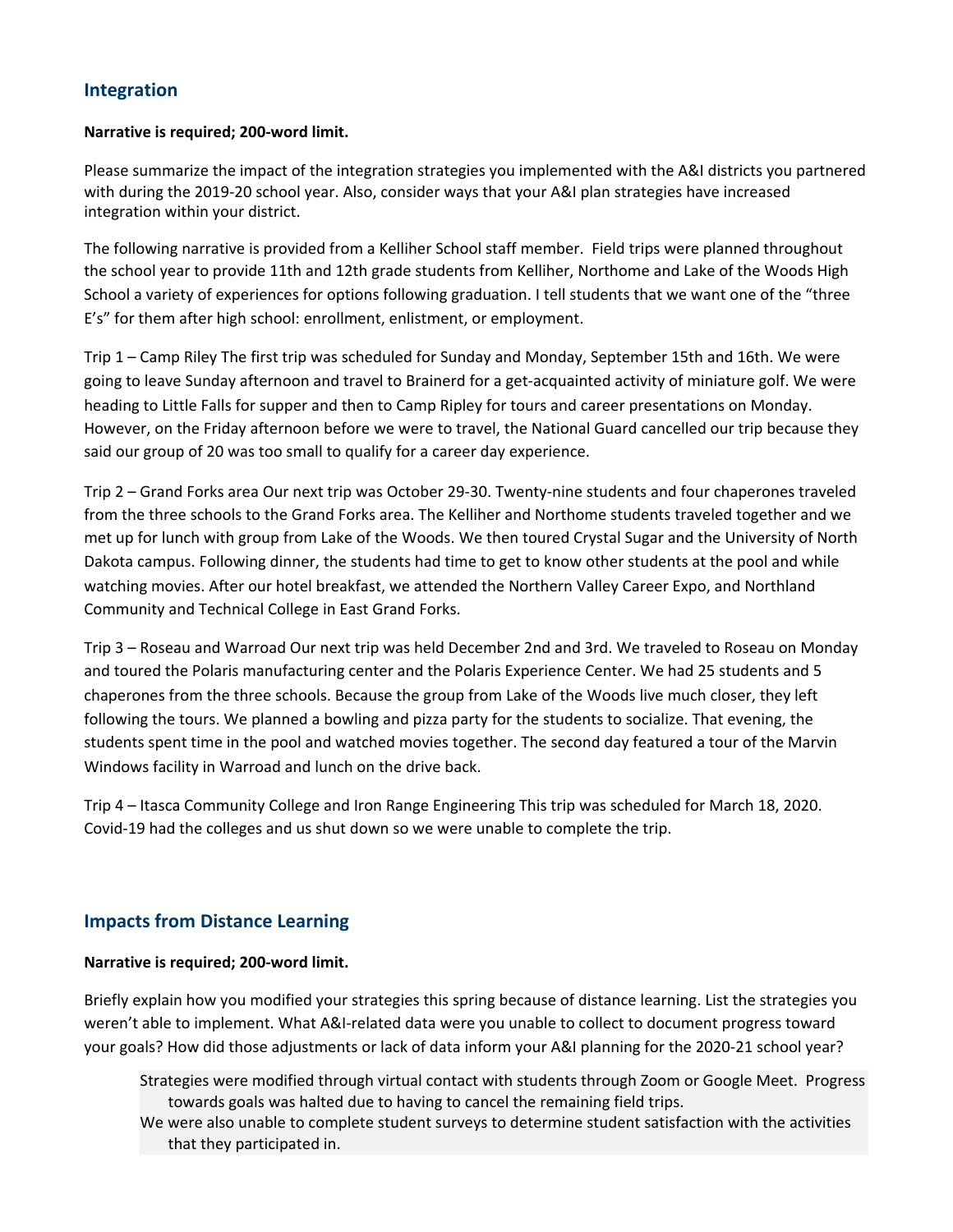# **Racially Identifiable Schools**

If your district's 2017-20 A&I plan includes goals and strategies for one or more racially identifiable schools, please complete this section of the report. This is only required for [districts](https://education.mn.gov/MDE/fam/MDE087638) with one or more racially [identifiable](https://education.mn.gov/MDE/fam/MDE087638) schools.

Provide the information requested below for each of the racially identifiable schools in your district.

# **School Name:**

# **Achievement and Integration Goal 1**

| <b>Goal Statement</b>                                                                                                                                                                                                                                                                                                                                                                         | <b>Achievement</b> or<br><b>Integration Goal?</b>                           | <b>Baseline</b>                                                                      | Year 3 (2019-20)<br><b>Actual</b>                                                                                                                                                                                                                              | On Track?                                                                           |
|-----------------------------------------------------------------------------------------------------------------------------------------------------------------------------------------------------------------------------------------------------------------------------------------------------------------------------------------------------------------------------------------------|-----------------------------------------------------------------------------|--------------------------------------------------------------------------------------|----------------------------------------------------------------------------------------------------------------------------------------------------------------------------------------------------------------------------------------------------------------|-------------------------------------------------------------------------------------|
| Copy the SMART<br>goal statement from<br>your 2017-20 plan.<br>The<br>percenta<br>ge of<br>Lake of<br>the<br>Woods<br><b>RIS</b><br>students<br>disaggre<br>gated by<br>race/eth<br>nicity<br>and FRPL<br>reporting<br>an<br>increase<br>d sense<br>of<br>engagem<br>ent and<br>connecti<br>on on<br>the<br>school<br>climate<br>surveys<br>will<br>increase<br>from<br>50% to<br>75%<br>from | Check one of the<br>following:<br>Achievement Goal<br>$x_$ Integration Goal | Copy the<br>baseline starting<br>point from your<br>2017-20 plan.<br>50% for<br>2019 | Provide the result<br>for the 2019-20<br>school year that<br>directly ties back to<br>the established goal.<br>If unable to report a<br>result because of<br>disruptions due to<br>COVID-19, please<br>respond, "Unable to<br>report."<br>Unable to<br>report. | Check one of the<br>following:<br>Goal Met<br>Goal Not Met<br>x Unable to<br>Report |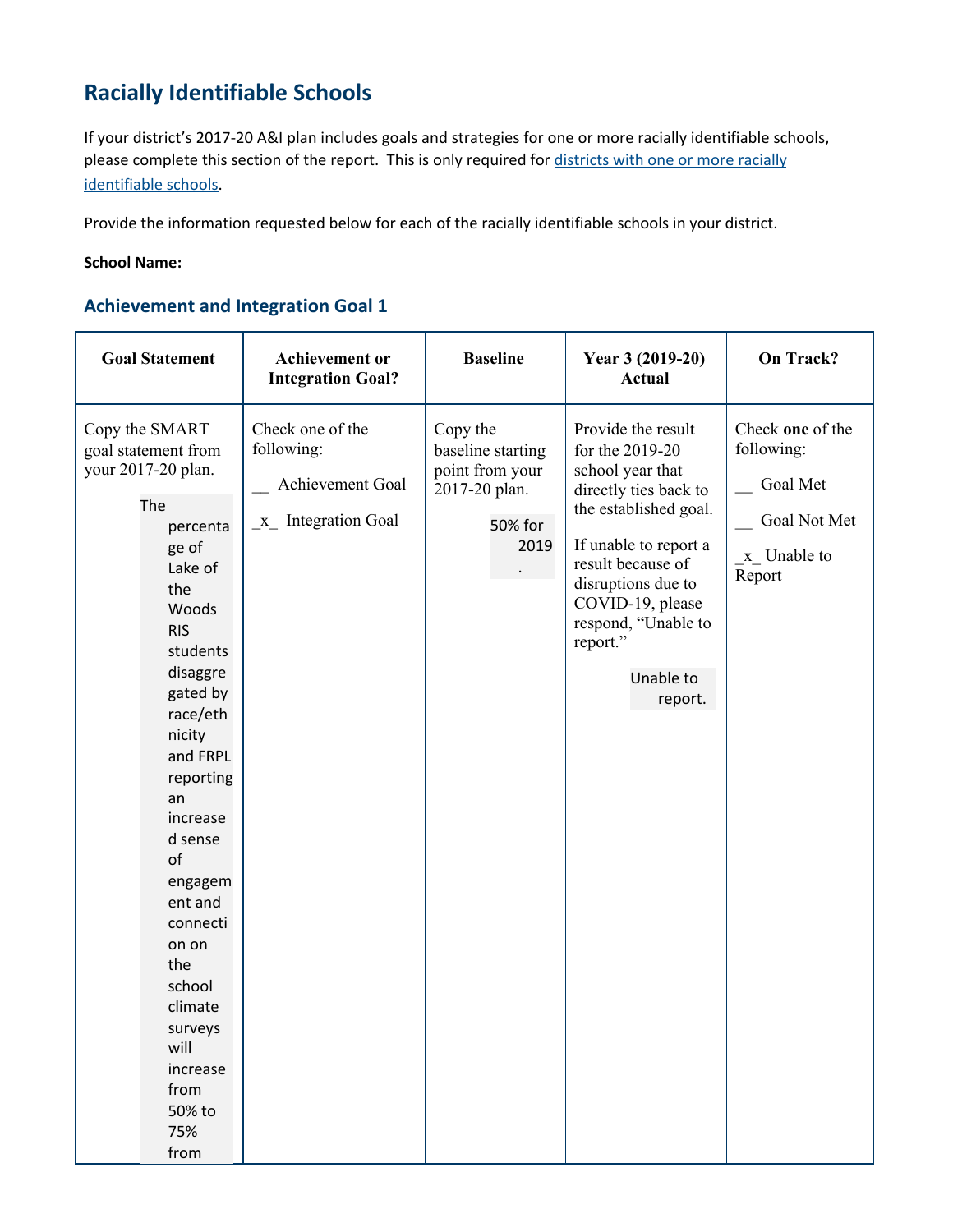| 2020. | $2010 + 2$<br><b>SOTA TO</b> |  |  |
|-------|------------------------------|--|--|
|       |                              |  |  |

- What data have you used to identify needs in this goal area? How is this data disaggregated by student groups?
- What strategies are in place to support this goal area?
- Data is based on survey from 2019.
- Strategies for the 2019-2020 school year were implemented until schools were closed in March 2020. A survey was not given at the end of the school year so we are unable to track progress for 2019-2020.
- Based on the activities that took place from September through February, the strategies/interventions were showing progress towards the goal.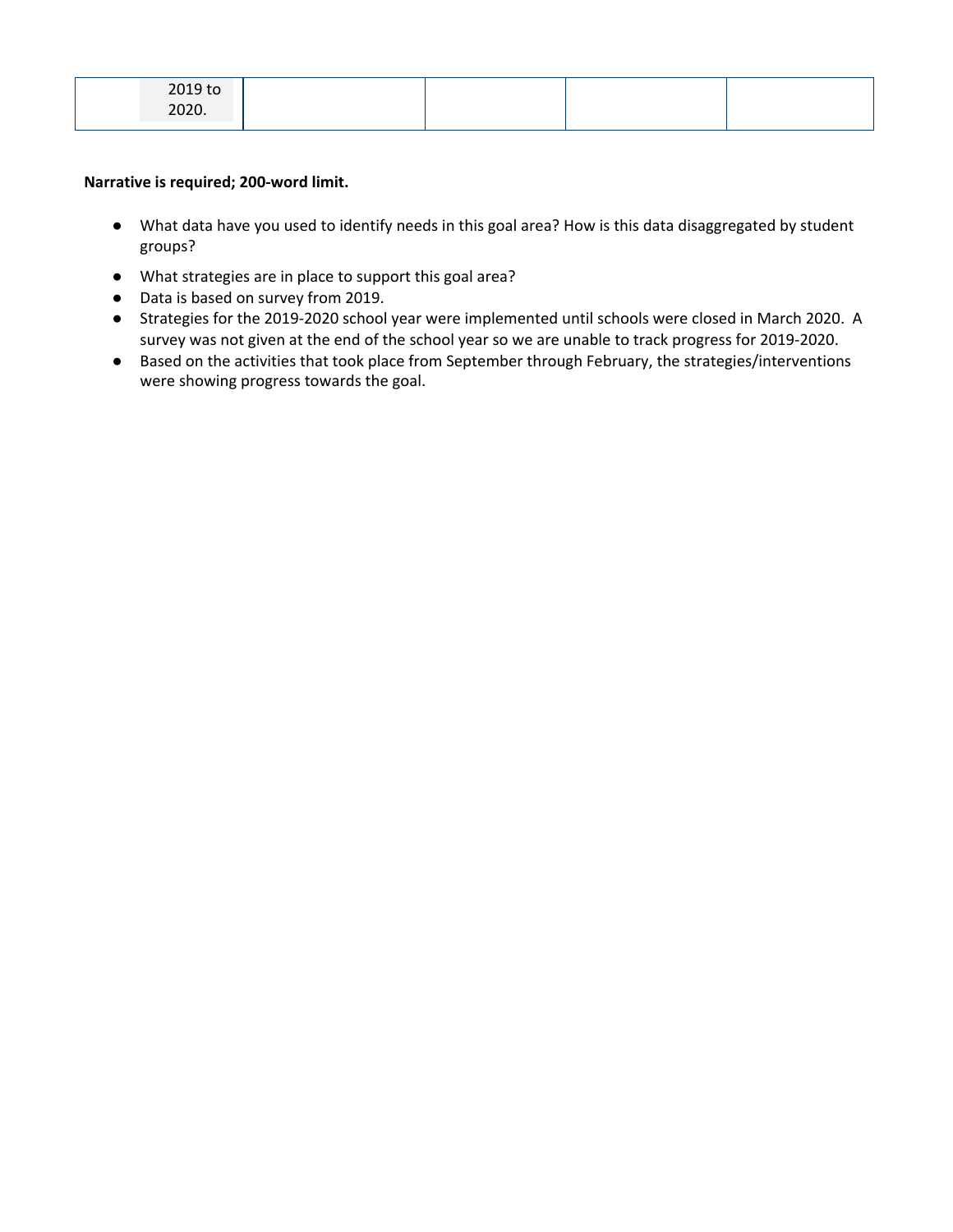# **Achievement and Integration Goal 2**

| <b>Goal Statement</b>                                                                                                                                                                                                      | <b>Achievement</b> or<br><b>Integration Goal?</b>                               | <b>Baseline</b>                                                                                                                                                                                                                                      | Year 3 (2019-20)<br>Actual                                                                                                                                                                                                                                  | <b>On Track?</b>                                                                    |
|----------------------------------------------------------------------------------------------------------------------------------------------------------------------------------------------------------------------------|---------------------------------------------------------------------------------|------------------------------------------------------------------------------------------------------------------------------------------------------------------------------------------------------------------------------------------------------|-------------------------------------------------------------------------------------------------------------------------------------------------------------------------------------------------------------------------------------------------------------|-------------------------------------------------------------------------------------|
| Copy the SMART<br>goal statement from<br>your 2017-20 plan.<br>The percentage of<br>American Indian<br>students enrolling<br>into concurrent<br>enrollment classes<br>will increase from<br>32% in 2019 to 42%<br>in 2020. | Check one of the<br>following:<br>s Achievement Goal<br><b>Integration Goal</b> | Copy the<br>baseline starting<br>point from your<br>2017-20 plan.<br>32% of<br>Am<br>eric<br>an<br>Indi<br>an<br>stud<br>ents<br>enr<br>olle<br>$\overline{d}$<br>into<br>con<br>curr<br>ent<br>enr<br>ollm<br>ent<br>clas<br>ses<br>in<br>201<br>9. | Provide the result<br>for the 2019-20<br>school year that<br>directly ties back to<br>the established goal.<br>If unable to report a<br>result because of<br>disruptions due to<br>COVID-19, please<br>respond, "Unable to<br>report."<br>Unable to report. | Check one of the<br>following:<br>Goal Met<br>Goal Not Met<br>x Unable to<br>Report |

# **Narrative is required; 200-word limit.**

- What data have you used to identify needs in this goal area? How is this data disaggregated by student groups?
- What strategies are in place to support this goal area?
- Due to a turnover in teachers in the building, we are no longer able to offer the same concurrent courses for the 2020-21 school year as in previous years. The goal will need to be changed to reflect American Indian students enrolling in classes that align with their career path.

**Please Note:** If there are additional goals for this school, copy and paste this A&I goal table below.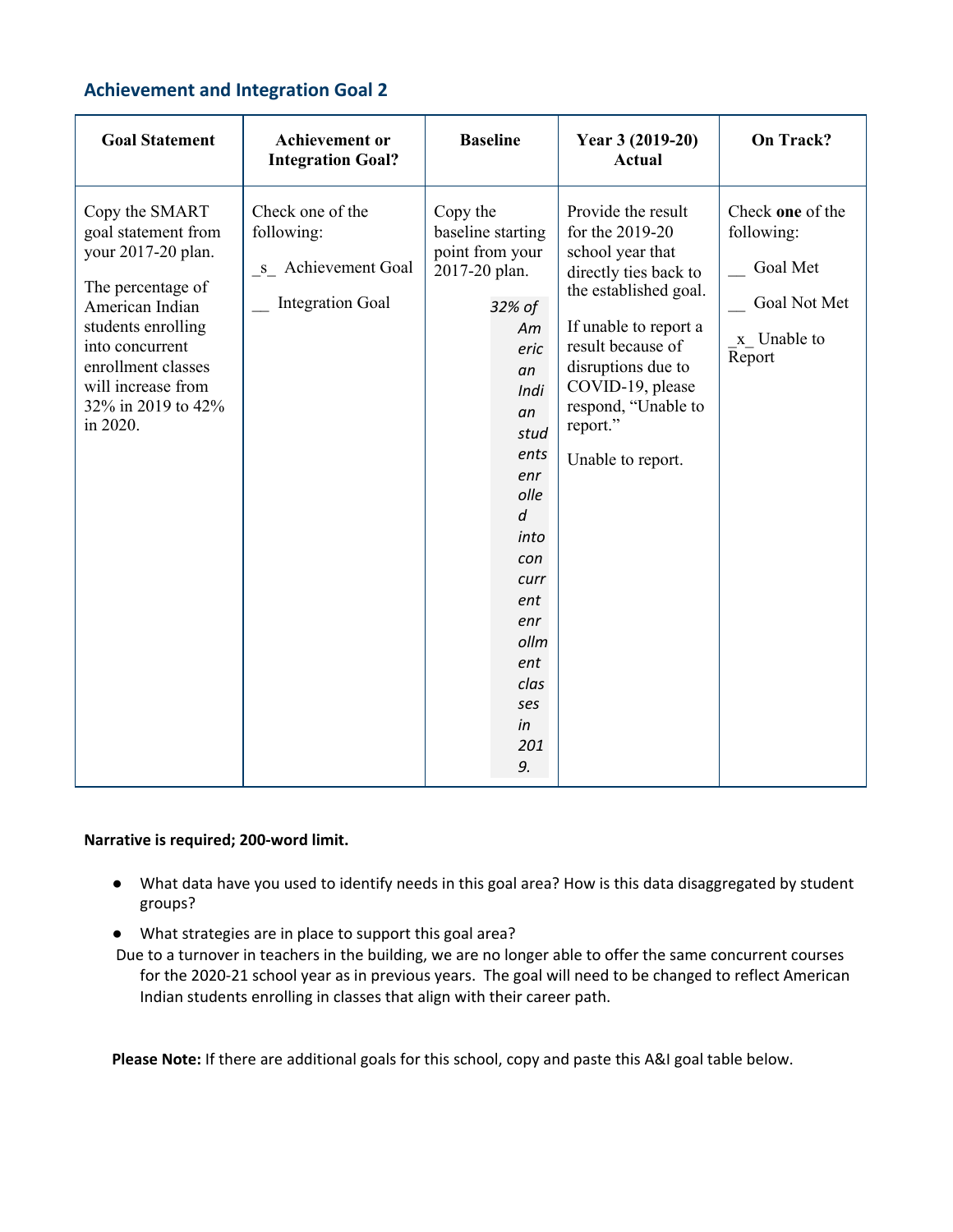# **Integration**

### **Narrative is required; 200-word limit.**

Please summarize the impact of the integration strategies you implemented with the A&I districts you partnered with during the 2019-20 school year. Also, consider ways that your A&I plan strategies have increased integration within your district.

The following narrative is provided from a Kelliher School staff member. Field trips were planned throughout the school year to provide 11th and 12th grade students from Kelliher, Northome and Lake of the Woods High School a variety of experiences for options following graduation. I tell students that we want one of the "three E's" for them after high school: enrollment, enlistment, or employment.

Trip 1 – Camp Riley The first trip was scheduled for Sunday and Monday, September 15th and 16th. We were going to leave Sunday afternoon and travel to Brainerd for a get-acquainted activity of miniature golf. We were heading to Little Falls for supper and then to Camp Ripley for tours and career presentations on Monday. However, on the Friday afternoon before we were to travel, the National Guard cancelled our trip because they said our group of 20 was too small to qualify for a career day experience.

Trip 2 – Grand Forks area Our next trip was October 29-30. Twenty-nine students and four chaperones traveled from the three schools to the Grand Forks area. The Kelliher and Northome students traveled together and we met up for lunch with group from Lake of the Woods. We then toured Crystal Sugar and the University of North Dakota campus. Following dinner, the students had time to get to know other students at the pool and while watching movies. After our hotel breakfast, we attended the Northern Valley Career Expo, and Northland Community and Technical College in East Grand Forks.

Trip 3 – Roseau and Warroad Our next trip was held December 2nd and 3rd. We traveled to Roseau on Monday and toured the Polaris manufacturing center and the Polaris Experience Center. We had 25 students and 5 chaperones from the three schools. Because the group from Lake of the Woods live much closer, they left following the tours. We planned a bowling and pizza party for the students to socialize. That evening, the students spent time in the pool and watched movies together. The second day featured a tour of the Marvin Windows facility in Warroad and lunch on the drive back.

Trip 4 – Itasca Community College and Iron Range Engineering This trip was scheduled for March 18, 2020. Covid-19 had the colleges and us shut down so we were unable to complete the trip.

# **Impacts from Distance Learning**

# **Narrative is required; 200-word limit.**

Briefly explain how you modified your strategies this spring because of distance learning. List the strategies you weren't able to implement. What A&I-related data were you unable to collect to document progress toward your goals? How did those adjustments or lack of data inform your A&I planning for the 2020-21 school year? Due to distance learning, we were not able to complete the field trips with our partner schools. We were unable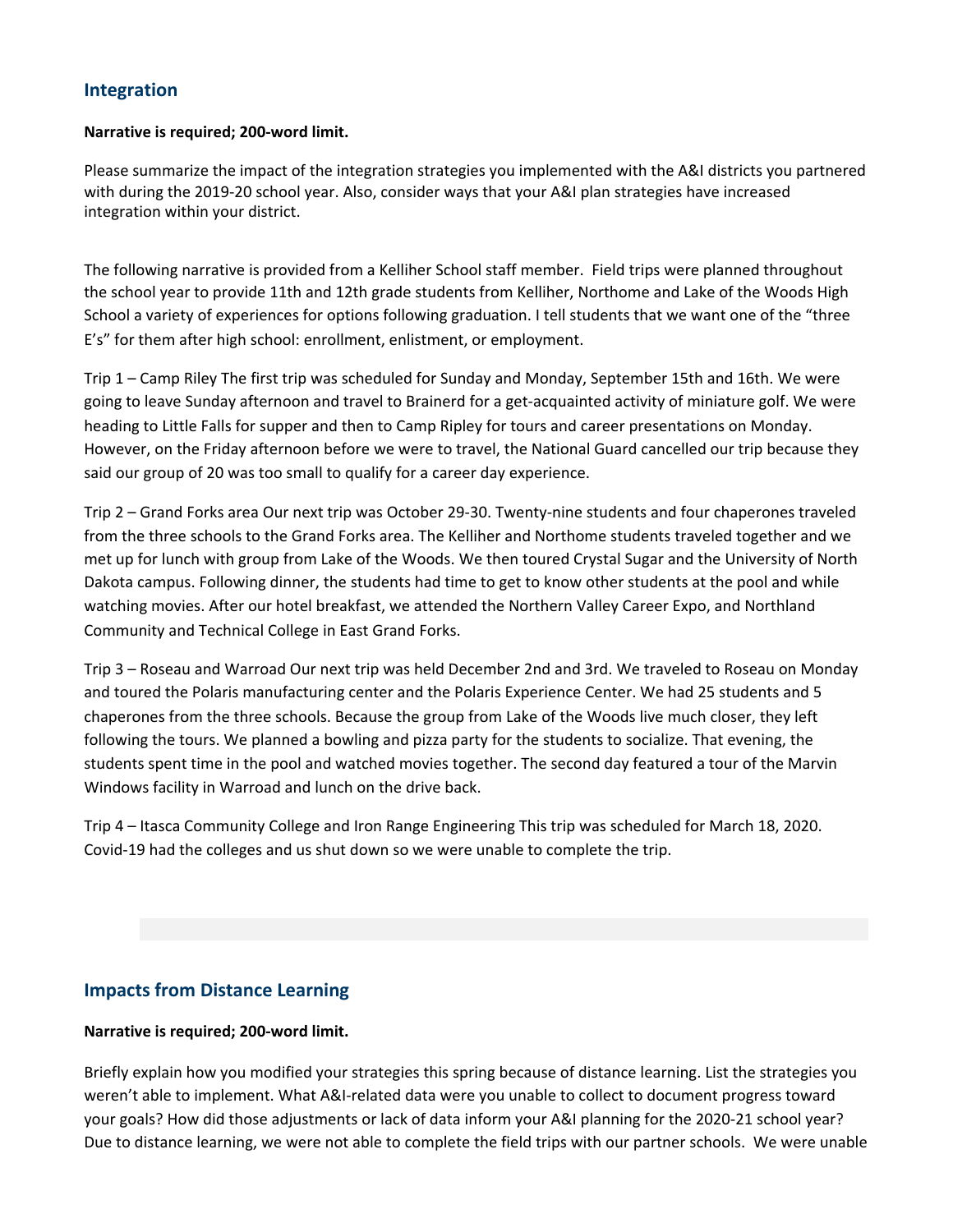to complete student surveys in the spring of 2020. Planning for the 2020-21 school year needs to be adjusted due to inability to have in person contact with other schools as well as go on field trips. The plan will be adjusted to complete field trips virtually as able.